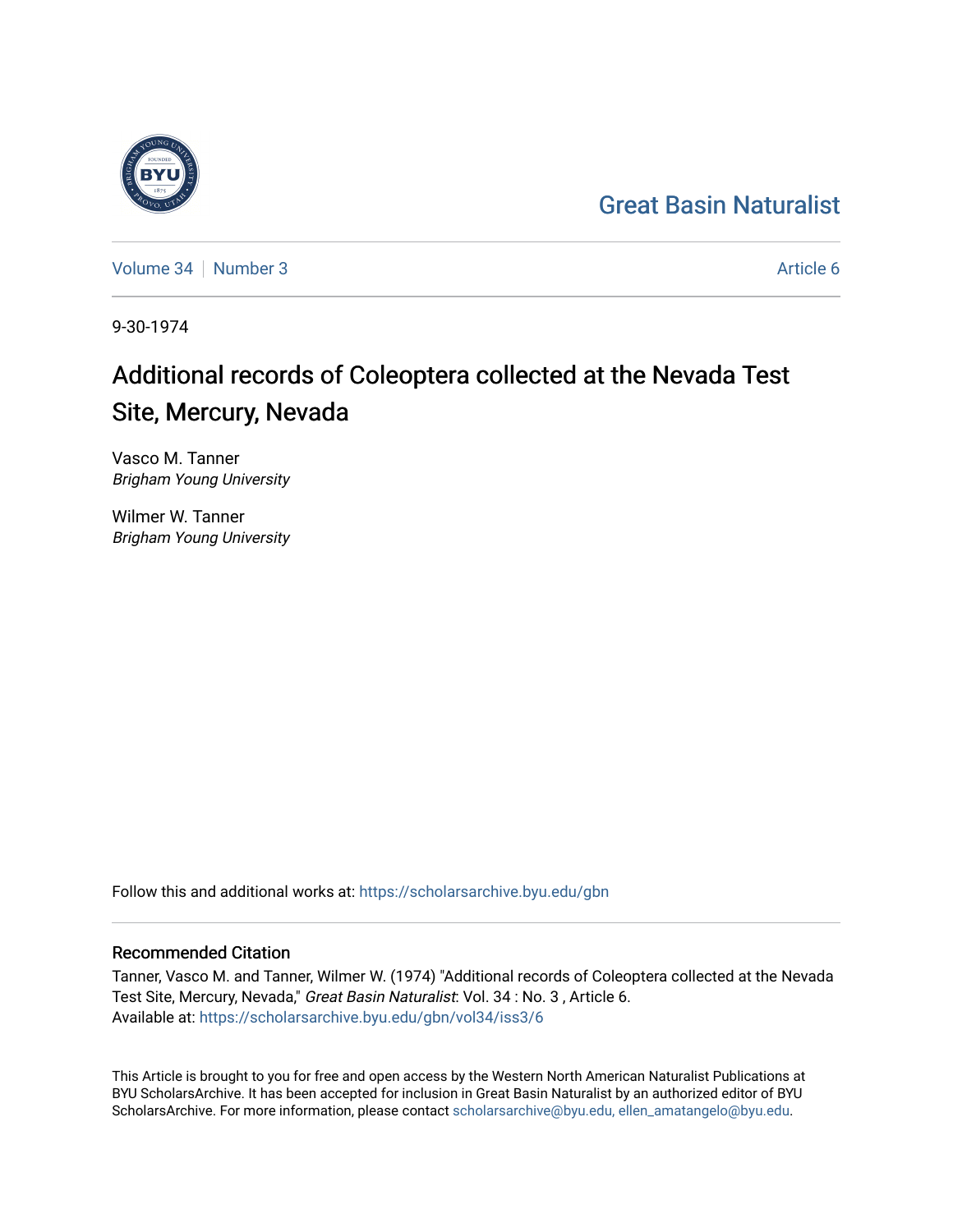## ADDITIONAL RECORDS OF COLEOPTERA COLLECTED AT THE NEVADA TEST SITE, MERCURY, NEVADA

Vasco M. Tanner<sup>1</sup> and Wilmer W. Tanner<sup>1</sup>

Abstract.— Thirty-nine species of Coleoptera not previously reported for the Nevada Test Site are listed.

Several reports dealing with the Coleoptera collected at the Nevada Test Site were based on collections taken from can pit-traps placed in various sites throughout the area (Allred, Beck, and Jor gensen, 1963; Allred and Beck, 1965; Tanner and Packham, 1965; and Tanner, 1963, 1966). Very few specimens have been reported other than those taken from traps. This has resulted in the sampling of insects that move about on the ground. There are many forms, however, that rarely would be taken by such methods. From 1965 to 1969 the following list of Coleoptera were taken by means of insect nets and from the vegetation of the Test Site area. Only species not reported previously are contained in this list. From the experience gained in our collecting, we are quite certain that many interesting species from this desert area have not yet been reported. Since the area is still being studied, this list may be of interest to workers in the area.

The present study was a part of the ecological research done under the Atomic Energy Commission Contract No. At(11-1)1946 awarded to the junior author and Brigham Young University. Most of the specimens were collected by the authors; however, J. M. Hopkin and R. Walker aided in the field work.

## Family Carabidae

Rhadine jejuna Lee.

20 specimens, Mercury, N.T. Site, July 1967. An abundant species around Cane Springs.

Rhadine myrmecodes Horn

<sup>1</sup> specimen, Pahute Mesa, 27-VII-67.

#### Family Melyridae

Collops punctulatus utahensis Schffr. 2 specimens, Pahute Mesa, 27-VII-67. Trichochrous varius Csy. 5 specimens. Rainier Mesa. July 1967.

Eutrichopleurus concinnus Blais. <sup>1</sup> specimen, Nevada Test Site, 1969.

Attalus futilis Fall

<sup>1</sup> specimen, <sup>3</sup> miles W area 12, Nevada Test Site, 29-VII-67.

Acmaeodera sp.

## Family Buprestidae

1 specimen, Frenchman Flat, on Mesquite bush, 29-VIII-67.

'Department of Zoology, Brigham Young University, Provo. Utah 84602.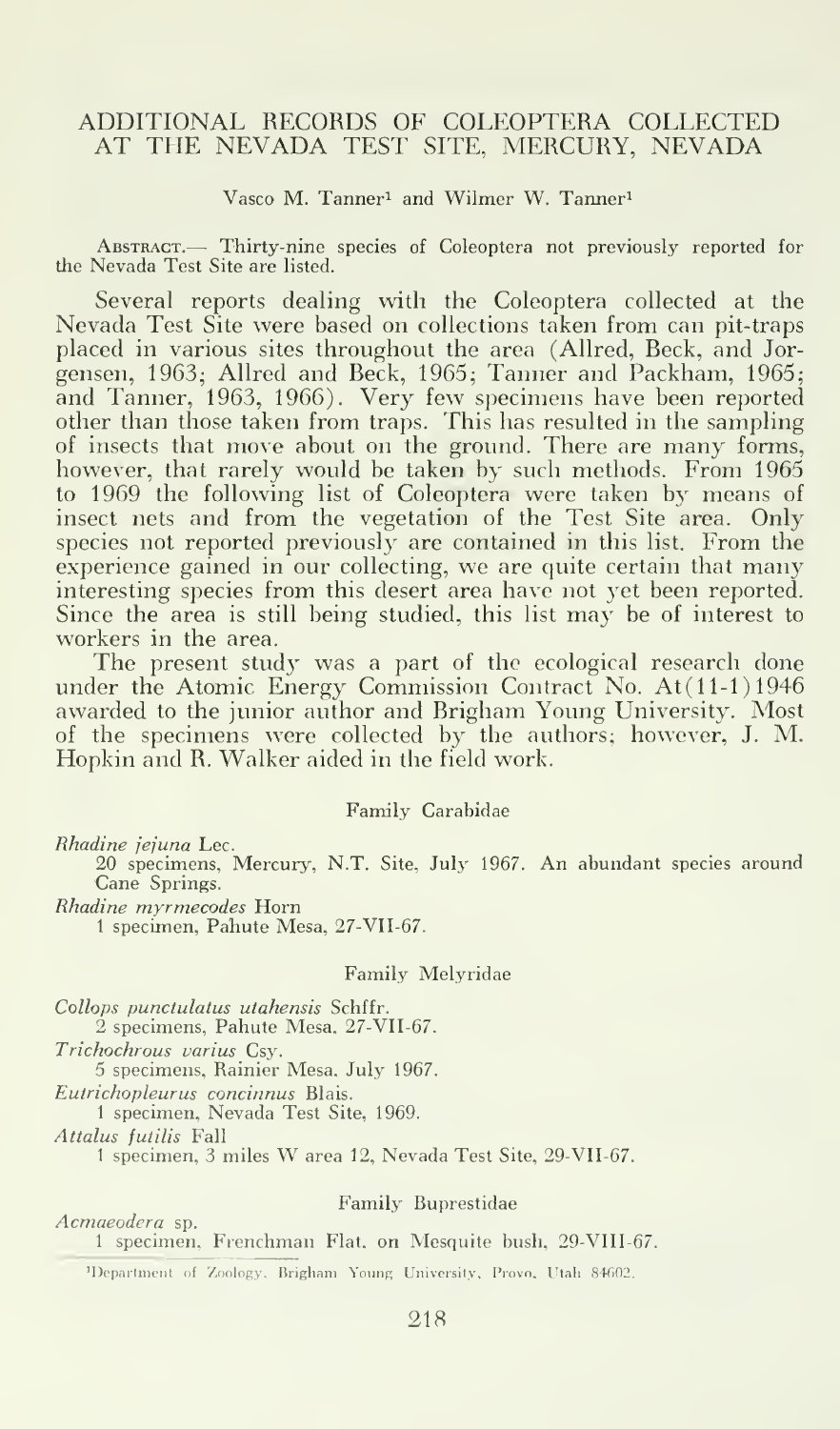## Family Cucujidae

Oryzaephilus surinamensis L. 3 specimens, lO-X-66.

#### Family Phalacridae

Phalacrus sp. 25 specimens, Paliute Mesa, 27-VII-67. 5 specimens, Rainier Mesa, 29-VII-67.

## Familj' Coccinellidae

 $Hippodamia$  apicalis  $Csy.$ 3 specimens. Pahute Mesa, 29-VII-67. Hippodamia convergens Guer. 4 specimens. Pahute Mesa, 27-VII-67. Hippodamia ambigua Lec. <sup>1</sup> specimen, Pahute Mesa. 27-VII-67. *Hippodamia convergens uteana* Csy.<br>1 specimen, Rainier Mesa, 28-VII-67. *Hyperaspis quadrivittata* Lec.<br>1 specimen, Pahute Mesa, 27-VII-67. 1 specimen Frenchman Flat, 29-VII-67. Hyperaspis taeniata taeniata Lec.  $2 \,$   $\frac{6}{7}$  1 Rainier Mesa and 13 miles W area 12, 27-VII-67. Hyperaspis taeniata nevadica Csy. 1 specimen, Frenchman Flat, 29-VII-67. Hyperaspis pleuralis Csy. 1 specimen, 3 miles W area 12,  $27\text{-}VII$ -67. Scymnus pallens Lec. 1 specimen, Rainier Mesa, 28-VII-67. Scymnus aridus Csy. 3 specimens, Pahute Mesa, 27-VII-67. Family Alleculidae

Hymenorus prolixus Csy. 3 specimens, Nevada Test Site, 22-VII-65.

#### Family Tenebrionidae

Zopherodes uteanus Csy. 6 specimens. Rainier Mesa, lO-IX-69. Eleodes cognata Hald. 2 specimens, Nevada Test Site. 1965. Eleodes concinna Blais. 7 specimens. Rainier Mesa, 29 VII-69. Eleodes nevadensis Blais. 2 specimens. Nevada Test Site. 27-VI-65. Eleodes pimelioides subsp. pairuelis Blais. 2 specimens. Rainier Mesa. Aug. 1968. Eleodes carbonaria subsp. interstitialis Blais. 5 specimens, Nevada Test Site, <sup>3</sup> IX-65. Eleodes omissa subsp. pygmaea Blais. 1 specimen, Pahute Mesa. 27-VII-69. Trogloderus tuberculatus Blais. 2 specimens. Rainier Mesa. 8-IX-67. Eusattus oblongulus Csy. 4 specimens. Nevada Test Site, collected in the Grayia-Lycium community,  $5-\sqrt{63}$ .